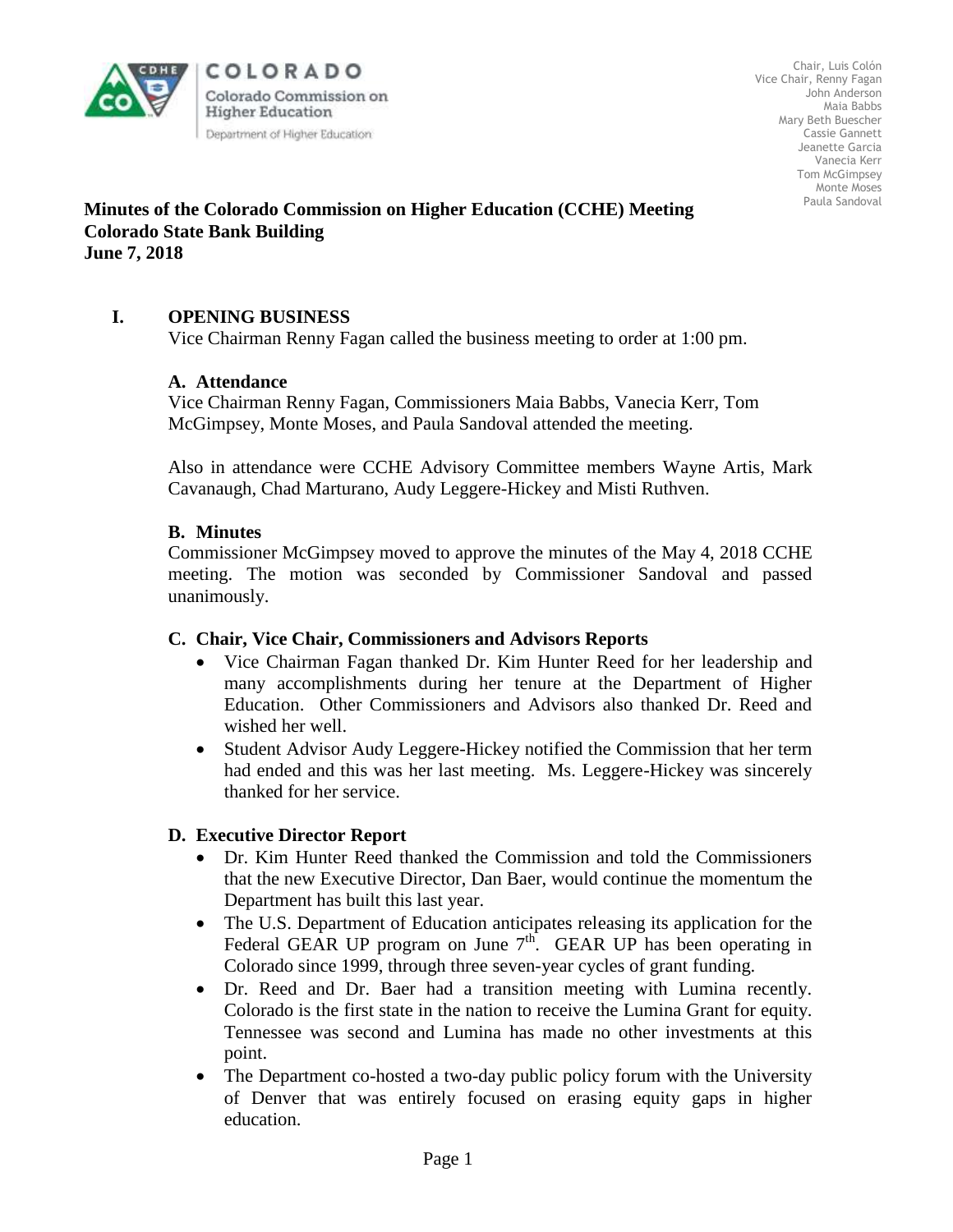Vice Chairman Fagan invited the new Executive Director, Dr. Dan Baer, to introduce himself to the Commission.

## **II. Consent Items**

- **A. Degree Authorization Act – Recommendation for the Renewal of Probationary Authorization for CollegeAmerica- Colorado Springs and CollegeAmerica- Fort Collins** – Heather DeLange
- **B. Recommend Approval of Special Education Generalist Endorsement at Relay – Graduate School Of Education** – Dr. Brittany Lane

 Commissioner McGimpsey moved to approve consent items A and B. The motion was seconded by Commissioner Sandoval and unanimously passed.

### **III. Written Report**

### **A. Legislative Report on Developmental Education for the High School Class of 2016**

Michael Vente, Director of Research at DHE, introduced the agenda item related to DHE's annual developmental education report. Due to the release of other national reports related to Colorado during the same week, the release of the annual developmental education report for the Colorado High School Class of 2016 was delayed. Mr. Vente said that the report would be released in the coming weeks. As such, Mr. Vente delayed his presentation on the report to a future CCHE meeting.

Mr. Vente introduced two guests to the Commission, Dr. Rhonda Epper, Provost at Community College of Denver, and Armando Manzanares, former Community College of Denver student and current Community College of Denver employee. Dr. Epper shared an overview of various reforms to the developmental education system made at Community College of Denver (CCD) including the adoption of co-requisite developmental education and Math Pathways for their students. She shared an analysis conducted by The Boston Consulting Group with support from the Bill and Melinda Gates Foundation. The analysis showed drastically improved outcomes for students as a result of these reforms. Mr. Manzanares shared his story of working through the various barriers of the traditional developmental education model as he pursued his postsecondary degree and how the reforms at CCD were crucial to his ultimate success.

Commissioner Moses commended CCD for making these reforms and asked how difficult the transition was for the campus. Dr. Epper said that the reforms required a culture shift but that research on the improved outcomes for students helped convince faculty and staff of the importance of the reforms. Mr. Manzanares added that the transition was easy, once the type of Math courses he took matched is degree path. Advisor Cavanaugh asked where Colorado ranked nationally in terms of enacting these types of reforms. Dr. Epper said that Colorado was at the cutting edge of the work in this field. Dr. Reed asked what recommendations Dr. Epper had to help continue this work. Dr. Epper said that giving campuses more flexibility to experiment with these types of reforms was helpful. She also said that additional studies into student outcomes and potential methodological changes to DHE's annual development education report may be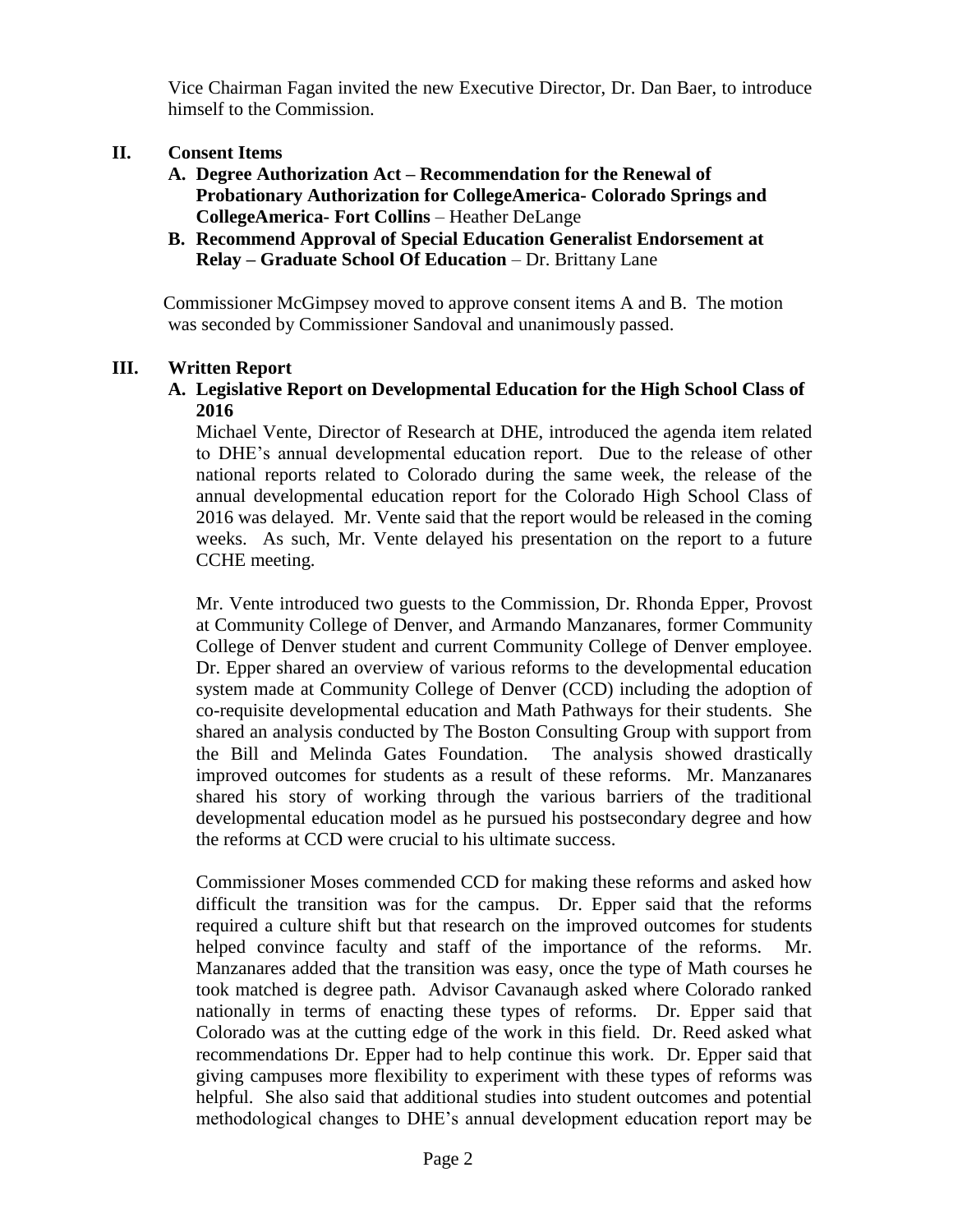needed. Dr. Baer asked if CCD could scale the work they've accomplished to support other campuses and their developmental education needs. Dr. Epper said that CCD could partner with other campuses, but that more work on helping inform student pathways from K12 to postsecondary was needed. Commissioner Sandoval asked how hard it was to get student to take co-requisite developmental education courses. Dr. Epper said that traditional developmental education course were also offered to students but few student took those courses if co-requisite developmental education was available. Commissioner Kerr asked how CCD could get more students into co-requisite developmental education. Dr. Epper said that students are given information on co-requisite developmental education when they enroll and are automatically enrolled in the course, if needed.

### **IV. Action Item**

### **A. Fiscal Year 2018-19 Financial Aid Allocations** – Andrew Rauch

Andrew Rauch, Director of Institutional Finance, presented this action item to seek approval of the Fiscal Year 2018-19 Financial Aid Allocations for the State's undergraduate need, graduate need, work-study, merit, and career and technical education financial aid programs.

Mr. Rauch presented the allocation methodology of each one of the allocations, noting that the CCHE already approved the need-based aid allocation model, which steps up the allocation between grade level for Pell-eligible FTE as an incentive to institutions to retain and complete students. Graduate need-based aid is tied to eligible FTE enrolled in certain, high-demand fields. Merit aid is allocated based on an institution's share of eligible, resident FTE. For the workstudy allocation, institutions retained their current allocation and the new funding was allocated based on the proportion of FTE.

Commissioner Babbs asked about the share of funds and how it breaks down across federal, state, and institutional. Staff did not have exact numbers, but will follow up to provide the information to Commissioner Babbs.

 Commissioner Babbs moved to approve the financial aid allocation. The motion was seconded by Commissioner Moses and unanimously passed.

### **V. Master Plan Progress**

### **A. 2018 Legislative Session Wrap-Up** –Tyler Mounsey and Andrew Rauch

Andrew Rauch provided a budget update to CCHE as part of the discussion item. Mr. Rauch walked through the \$61.7 million provided for state operating to the institutions and the changes relative to the Governor's request. Staff outlined the adjustments to financial aid, \$13.9 million total broken down by \$11.9 million for need-based aid and \$2.0 million for work study. Staff worked through the tuition increases, noting the 3% exceptions made for CU-Boulder, given their guarantee and Fort Lewis College, given their tuition situation.

Mr. Rauch also provided an update on the increase for COSI's \$2.0 million and legislation impacting the Department. HB 1331 provided additional funding for Open Educational Resources, HB 1332 provided funding for rural teacher initiatives, HB 1226 provided an FTE for a return on investment report, SB 200 buys down the unfunded liability for the Public Employees Retirement Program,